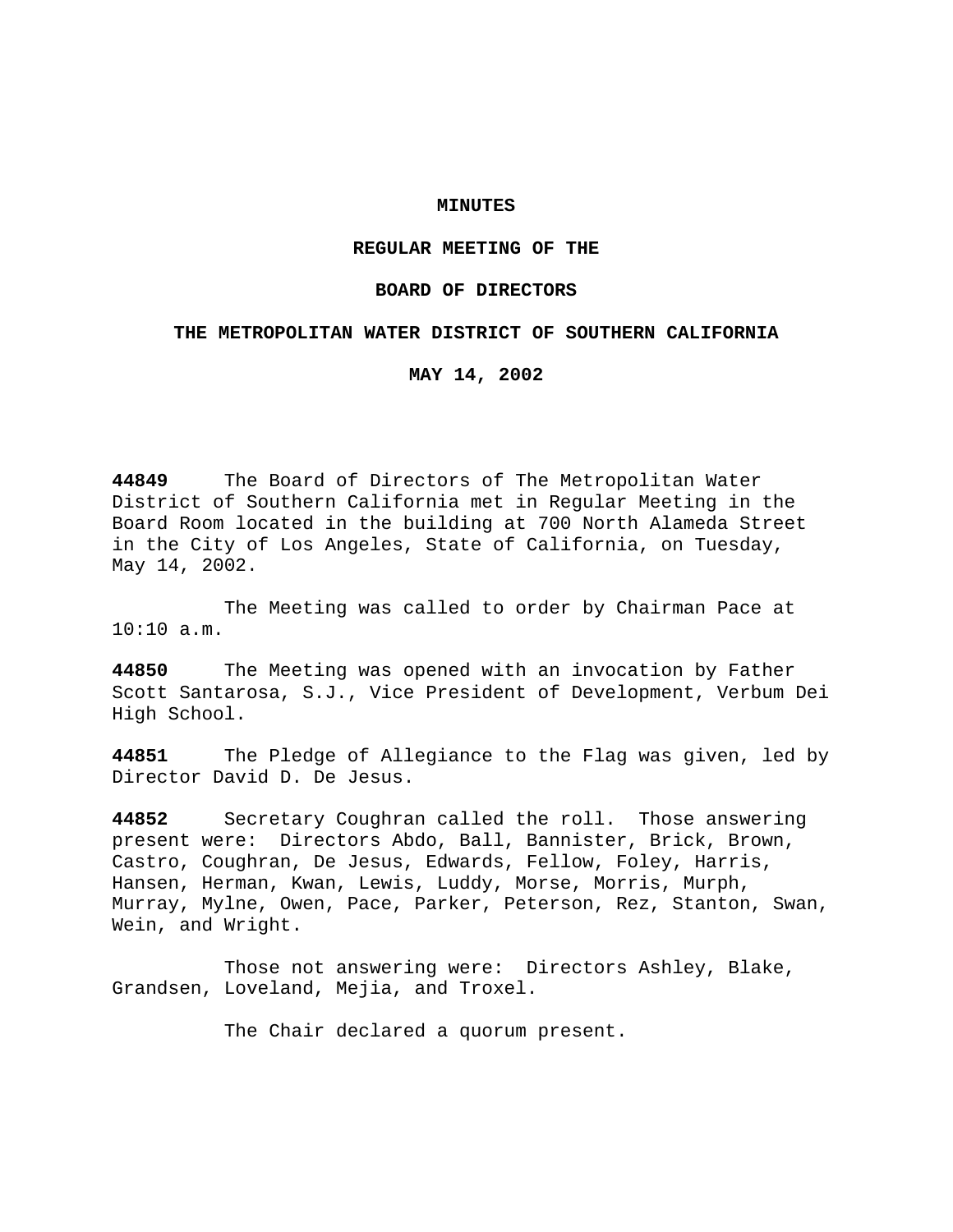**44853** Chairman Pace invited members of the public to address the Board on matters within the Board's jurisdiction.

Comments in opposition to the Cadiz Groundwater Storage and Dry-Year Supply Program from environmental and economic standpoints were heard from the following:

Nancy Burnet Kent, resident of Glendale Teresa Brady, Alliance for Democracy Jane Kelly, director of California Public Citizen John Earl, resident of Huntington Beach Faramarz Nabavi, board member, Southern California Americans for Democratic Action Judith Kaluzny, resident of Fullerton Bruce Campbell, resident of Los Angeles William Korthoff, resident of Pomona Hans Siegenthaler, San Fernando Valley Greens, Northridge Donald G. Tollefson, resident of Encino Ceil Sorensen, Alliance for Democracy Vangee Oberschlake, resident of Orange David Czamanske, Sierra Club

**44854** There being no objection, the Chair ordered the reading of the Minutes of the Meeting of April 9, 2002, dispensed with, a copy having been mailed to each Director.

Director Stanton moved, seconded by Director Edwards and carried, approving the foregoing Minutes as mailed.

**44855** Chairman Pace presented to Board Secretary Coughran a pin for his five years of service on Metropolitan's Board, representing the city of Santa Ana.

**44856** Chairman Pace presented to Director Castro a pin for his five years of service on Metropolitan's Board, representing Central Basin Municipal Water District and the City of Los Angeles.

**44857** Director Hansen moved, seconded by Director Murph and carried, authorizing preparation of a Commendatory Resolution for former Director Henry S. Barbosa, who represented Three Valleys Municipal Water District.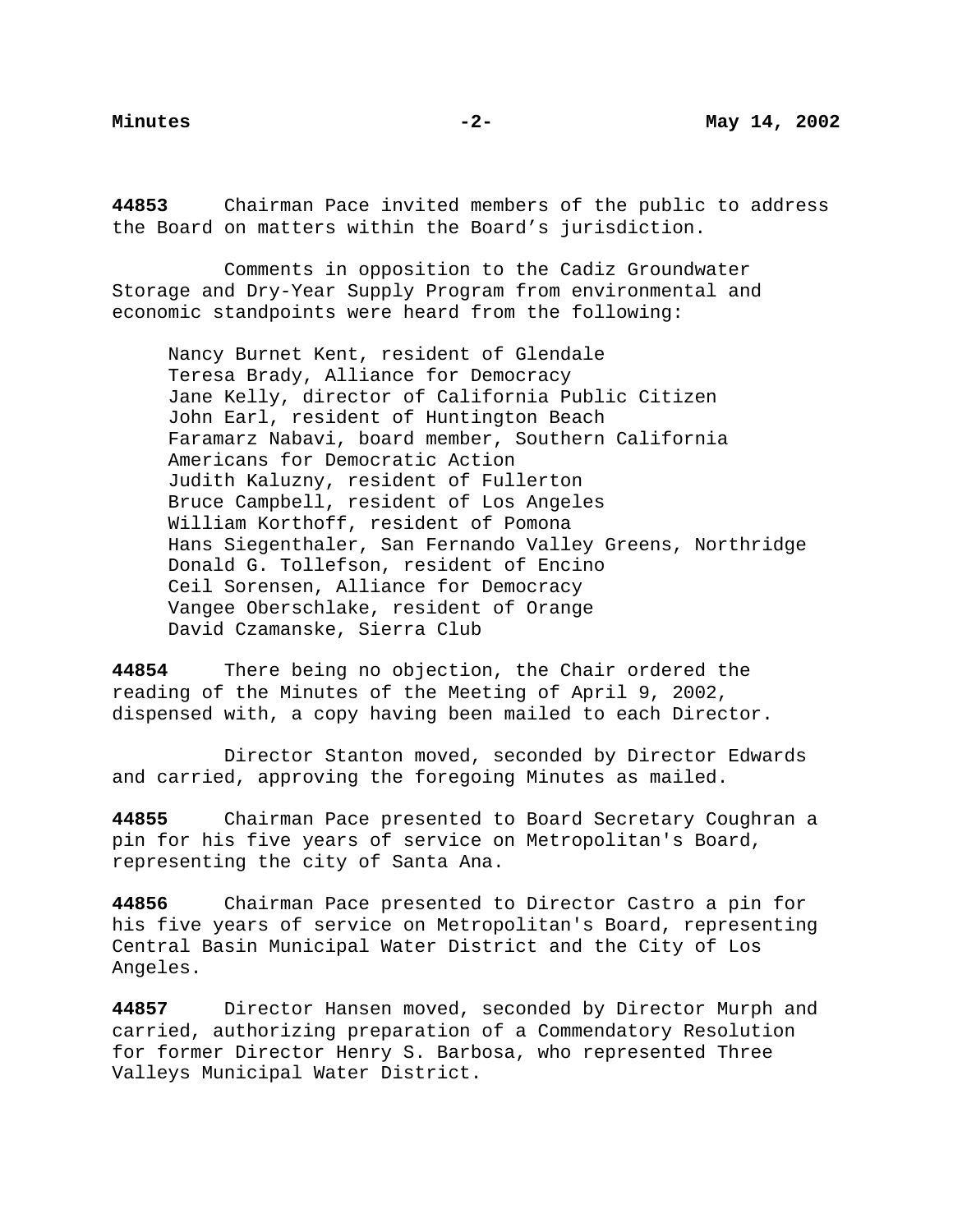**44858** Director Ball moved, seconded by Director Murph and carried, authorizing a 60-day leave of absence for Director Grandsen, commencing May 1, 2002.

**44859** The Chair stated that at last month's meting he announced the establishment of a Diamond Valley Lake Recreation Development Subcommittee to develop a policy for the development and operation of recreational facilities at Diamond Valley Lake. After reviewing the scope of the Boating Regulation Special Committee, and with similar interests and duties of the subcommittee, the Chair announced he is combining the duties of both committees into one called Diamond Valley Recreation Special Committee, which will report to the Executive Committee.

Members of this new committee are:

| Phillip J. Pace, Co-Chair   | Helen Z. Hansen              |
|-----------------------------|------------------------------|
| Glen D. Peterson, Co-Chair  | George I. Loveland           |
| Wyatt L. Troxel, Vice Chair | Willard H. Murray, Jr.       |
| Marion V. Ashley            | James M. Rez                 |
| James H. Blake              | George Wein                  |
| Timothy F. Brick            | Bill D. Wright               |
| David D. De Jesus           | William G. Luddy, Ex Officio |
| Anthony R. Fellow           | John V. Foley, Ex Officio    |
| Ted Grandsen                | Thom Coughran, Ex Officio    |

The first meeting of this new committee will take place on Tuesday, May 28, 2002 at 9:30 a.m.

The Chair also announced that Board Secretary Coughran will be added as an ex officio member to all committees in which he is not a current member.

**44860** Chairman Pace reported that the Board officers, along with the Chairs and Vice Chairs of the standing committees, participated in a trip to Washington, D.C. on April 23-25 to advance Metropolitan's legislative agenda. They met with a number of members of Congress to discuss Representative Calvert's CALFED bill that is making its way through Congress and the California 4.4 Plan. Metropolitan also hosted a reception for Congressman Steve Horn and encouraged him to seek an extension for the 1997 desalination legislation.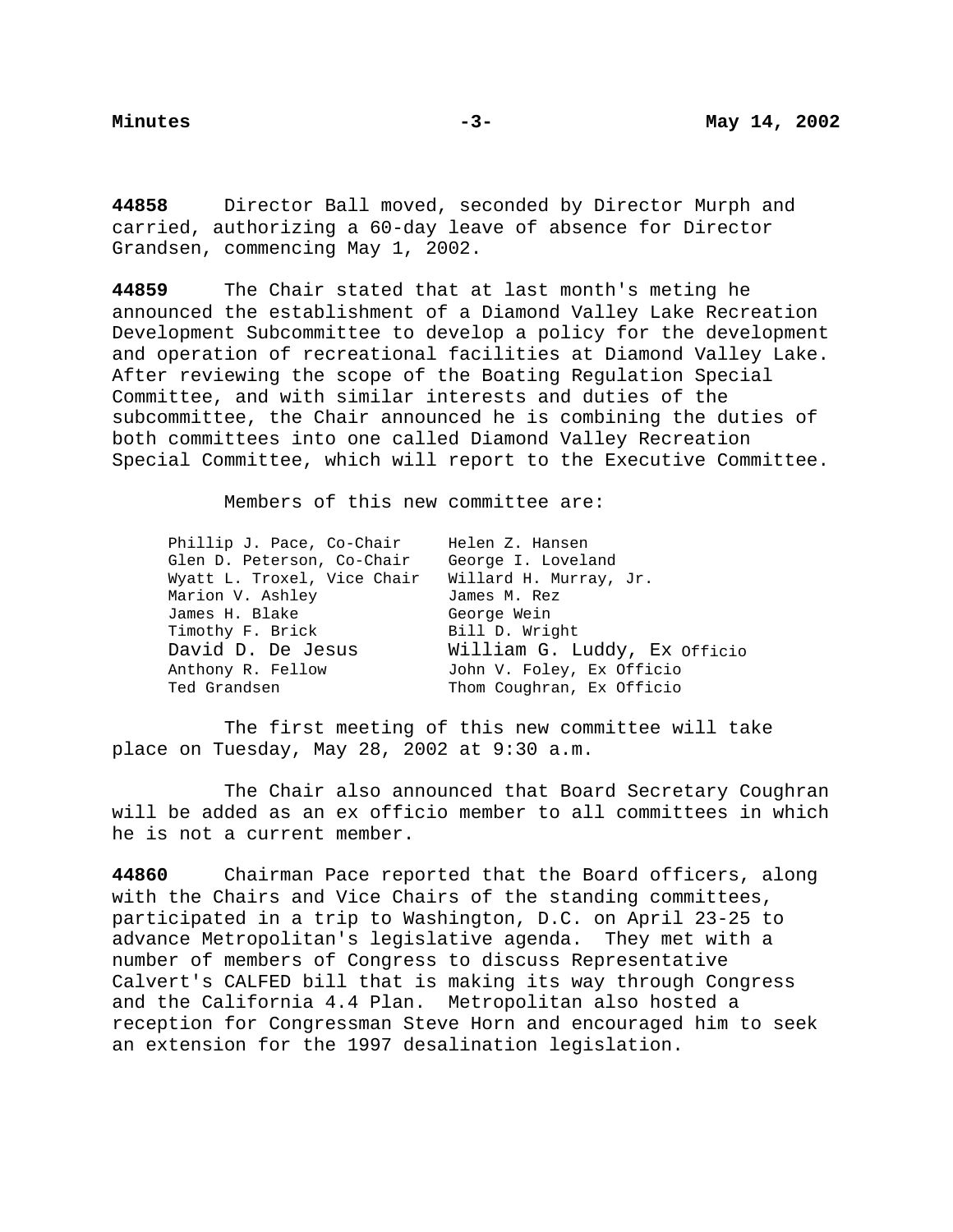**44861** Regarding the Colorado River, Bay-Delta and CALFED matters, and the summary of District activities, Chief Executive Officer Gastelum referred to his activity report signed May 8, 2002, which was distributed earlier.

Chief Executive Officer Gastelum reported on Colorado River issues. Regarding the Cadiz groundwater storage program, it was expected that a Record of Decision (ROD) would have been signed by the Bureau of Land Management (Bureau) by this time. The Bureau has advised us that a decision should be issued anytime now. Mr. Gastelum attributed the delay to an attempt by the Bureau to relate the issue of native groundwater extraction to the recharge rate. From comments made by the public testifying today, there is a great deal of public concern about that, and the Bureau is seeking, with the assistance of United States Geological Service, to try and address this issue.

Chief Executive Officer Gastelum stated that now is the time for Metropolitan to reemphasize its conservation efforts because of the current driest period in Southern California in many years. As a result, Metropolitan is expecting increased demands on its system. Meetings are scheduled with the member agencies to review their conservation efforts and to get the message out within the agencies' existing organizational frameworks. There will be more advertisements on the need to conserve water.

On CALFED matters, this is a critical week in Washington, D.C. for the bill sponsored by Senators Feinstein and Boxer on CALFED legislation. It is essential that that bill go forward; and if it does not, the prospects of CALFED legislation this year are seriously impaired. The Board will be kept apprised of the status of this legislation.

On the Palo Verde Irrigation District program, the EIR is now out and as reported in the news media, relatively minor environmental impacts have been identified. Metropolitan anticipates going forward with this program, but there will be a need for additional discussions about the third-party impacts that may occur in the Palo Verde Valley as the result of the program.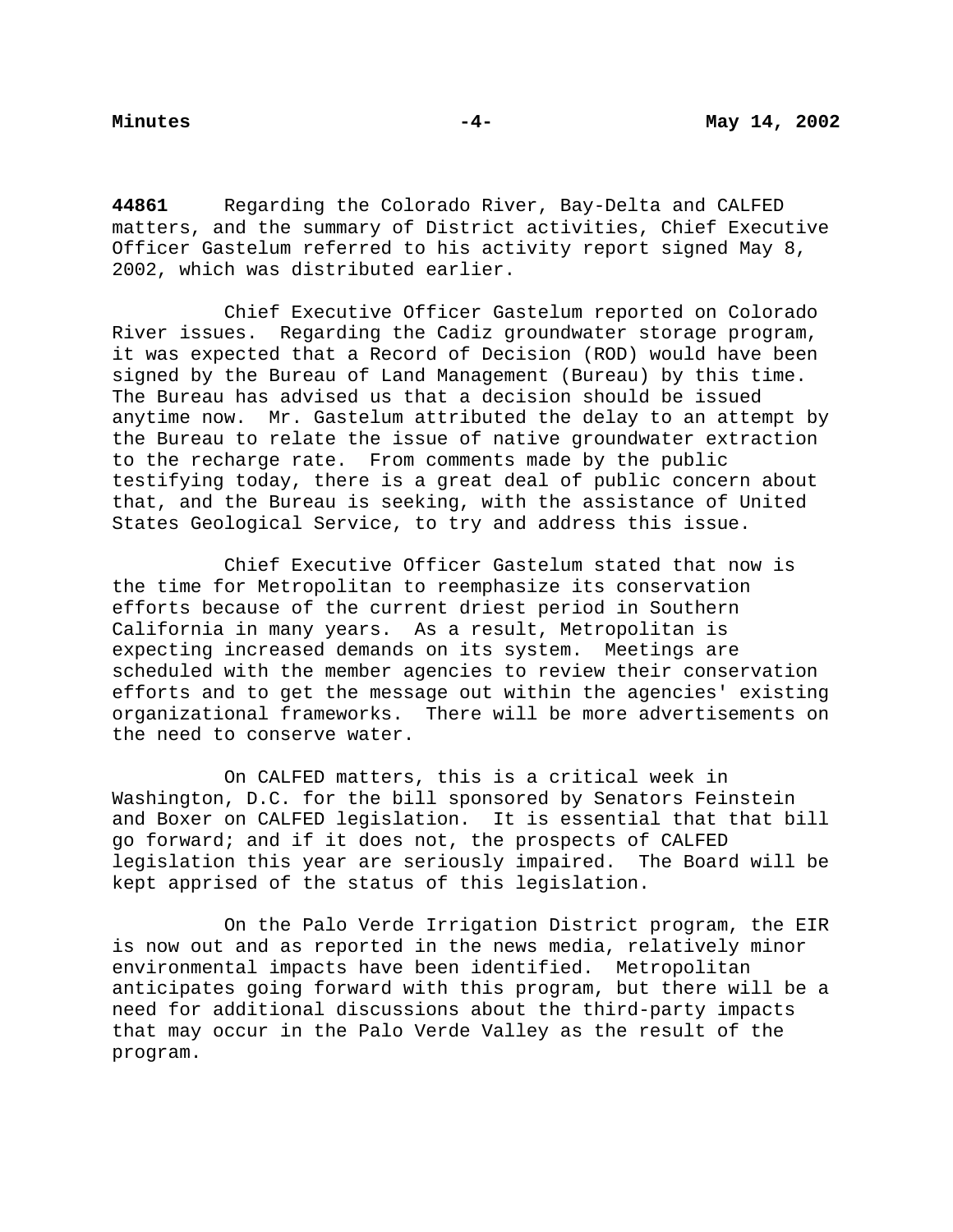**44862** Regarding Legal Department activities, General Counsel Kightlinger referred to his activity report dated April 30, 2002, which was distributed earlier. Mr. Kightlinger reported that the Legal Department will be hosting one of its member agency counsel dinners on June 10, 2002 after the committee meetings. The program will include a discussion on the original Arizona v. California case. The main speakers are Justice Shirley Hufstedler, Seth Hufstedler, Burt Gindler, and Tom Stetson, who all began their careers working on this case. Deputy General Counsel Mark Blake who has worked on finance matters has accepted a position with the City of San Francisco and will be leaving the Legal Department. Assistant General Counsel Sydney Bennion was awarded the 2002 Litigation Award from the County Counsels' Association for her work on Whitmore v. County of Shasta while she was at the County of Los Angeles.

Regarding the energy market, General Counsel Kightlinger reported that Metropolitan is working with the Department of Water Resources (DWR) to arbitrate with Southern California Edison over potential over-billing practices that occurred in the recent electrical energy crisis. The amount alleged is over \$100 million, some of which will redound to Metropolitan through its payments to the State Water Contractors. The Legal Department is working very closely with DWR and the State Attorney General's office in pursuing that arbitration.

On April 18 San Diego County Water Authority filed a notice of appeal in the preferential rights case. The Legal, Claims and Personnel Committee will be apprised of the briefing schedule once the record is prepared.

Due to the challenge of the permit issued for use of aquatic pesticides by the State Water Resources Control Board (SWRCB), Metropolitan intervened in the Waterkeepers of Northern California v. State Water Resources Control Board, et al. case since Metropolitan also uses these pesticides in its reservoirs and waterways to control algae blooms. A settlement was worked out with the plaintiffs and the SWRCB in which it will pursue some monitoring and study-type programs. Metropolitan contributed \$10,000 for plaintiff's attorney's fees to help resolve this matter.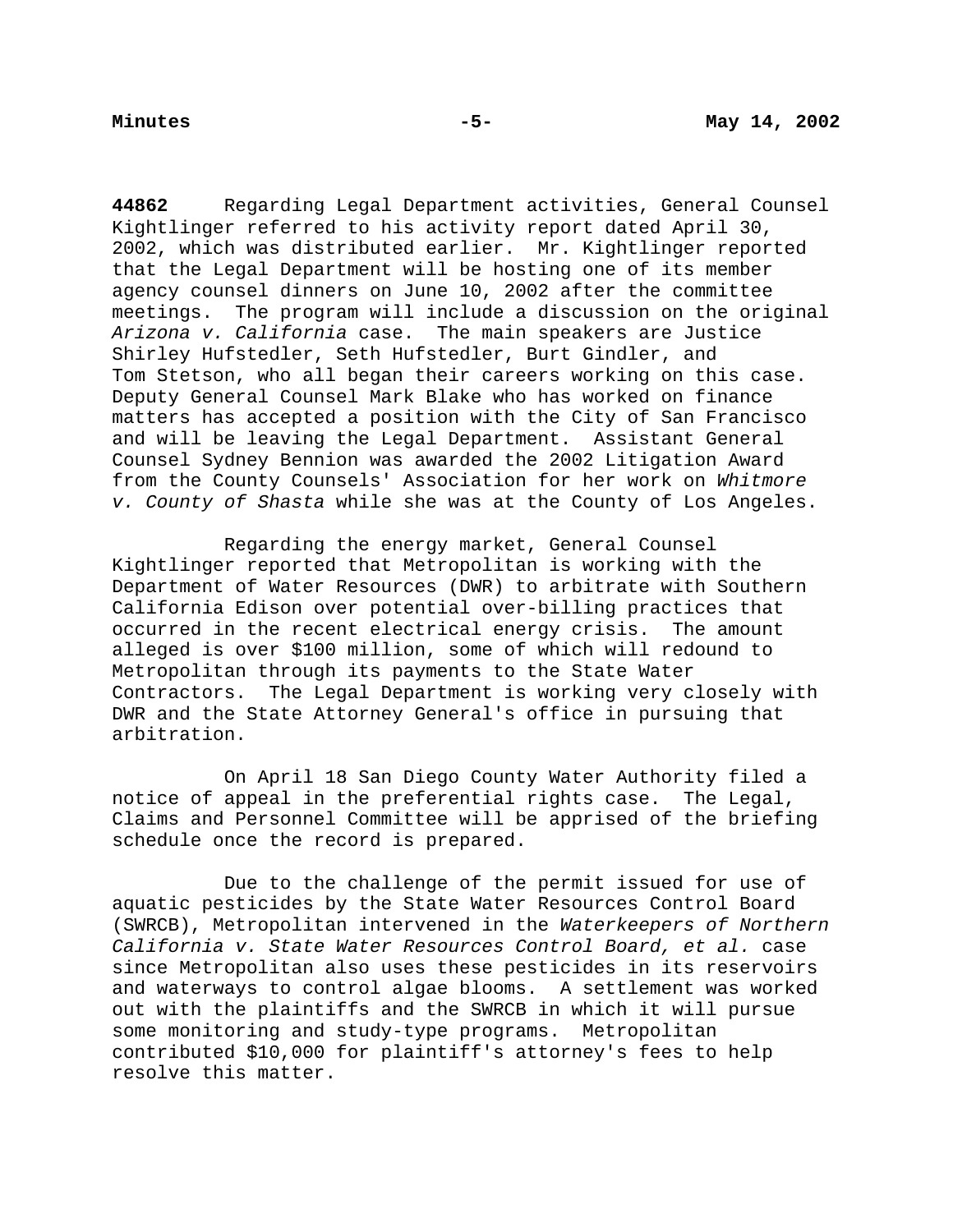**44863** Interim General Auditor Kozlow referred to his monthly report dated April 30, 2002, which was distributed earlier. Mr. Kozlow reported on two items that reflected improvements on audit methods that have improved the efficiency of the audit process and also provided a better perspective on control process at Metropolitan. The first item related to the Inland Feeder Project where the Audit Department commenced a new style report called the Report Card. The Audit Department will review the Inland Feeder Project through the end of 2007 when the project is expected to be complete. The review will focus on the entire project management process, from management and control of individual contracts, through to reporting to the Board and posting to the General Ledger. This will make for a more efficient audit process and afford the Audit Subcommittee and the Board a better understanding of how this entire project is controlled.

Mr. Kozlow also reported that a process, risk and control mapping review audit technique has been developed. This is a technique used to map a process flow, identifying the risks and corresponding controls in that process.

**44864** Ethics Officer Anderson referred to her monthly report dated April 2002, which was distributed earlier. Ms. Anderson reported that she has held meetings with some Directors and the Executive Staff within the organization in order to dialog and develop an ethics program for Metropolitan. On April 10 a workshop titled "Ethics and the Public Officials" was conducted at the Association of California Water Agencies in San Francisco.

**44865** The reports of the Standing Committees are as follows:

Chairman Pace reported the Executive Committee, at its meeting on April 16, authorized the preparation of a commendatory resolution for former Director Barbosa, and approved the formation of the new Diamond Valley Lake Recreation Subcommittee (subsequently combined with the Boating Regulation Special Committee and now called Diamond Valley Recreation Special Committee). The Chair stated that he, Vice Chairman Foley, and Director Castro are developing a new performance appraisal process for the department heads that report directly to the Board. Board Executive Officer Ivey is coordinating this work and is in the process of contacting various professionals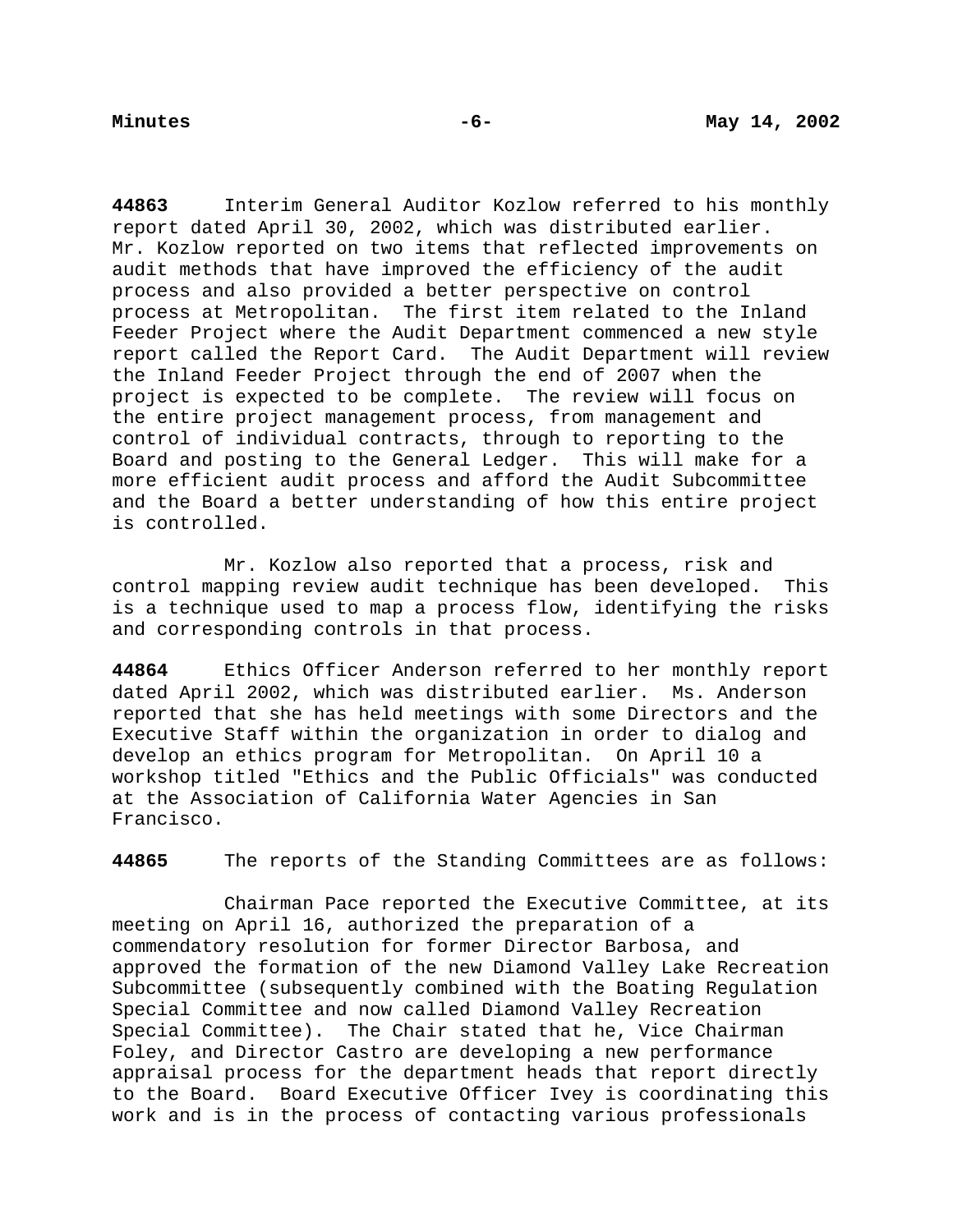who have expertise in evaluating the performance and award metrics for Fortune 1000 firms.

The Executive Committee also heard reports from the Subcommittee on Rules and Ethics, from the Ethics Officer who provided an overview regarding the "revolving door policy" when dealing with employment issues, and from Director Wright on activities of the Colorado River Board.

Asset, Real Estate and Infrastructure Policy Committee Chairman Peterson reported the committee approved Agenda Item 8-4. The committee received presentations from the two potential planning firms for the planning, entitlement and developer consultation services for the Diamond Valley Lake Recreation project. The committee also heard presentations on (a) the Riverside County Integrated Plan, focusing on the potential impacts of the Multi-Species Habitat Conservation Plan; (b) all the major components of the Information Technology Strategic Plan; and (c) the Infrastructure Reliability and Protection Plan, focusing on the assessment of infrastructure that encompasses a Capital Investment Plan for future repair and rehabilitation.

Budget, Finance and Investment Committee Chairman Castro reported the committee unanimously approved Agenda Item 9-1 and requested that it be added to the Consent Calendar. The committee had a detailed discussion on the 401(k) and 457 savings plans and requested the Chief Executive Officer to provide biannual reports in June and December of each year to the committee regarding the plans. The item relating to the asset replacement funding methodology and guidelines for intended use of unreserved fund balances will be brought back to the committee at its June meeting.

Communications, Outreach and Legislation Committee Chairman Fellow reported the committee approved Agenda Items 8-2 and 8-3, and 9-6 and 9-8 with recommended amendments. Committee Chairman Fellow requested Items 9-6 and 9-8 be added to the Consent Calendar. The legislative representatives in Washington, D.C. and Sacramento gave reports on current activities.

Engineering and Operations Committee Vice Chairman Murray reported the committee approved Agenda Item 8-1. The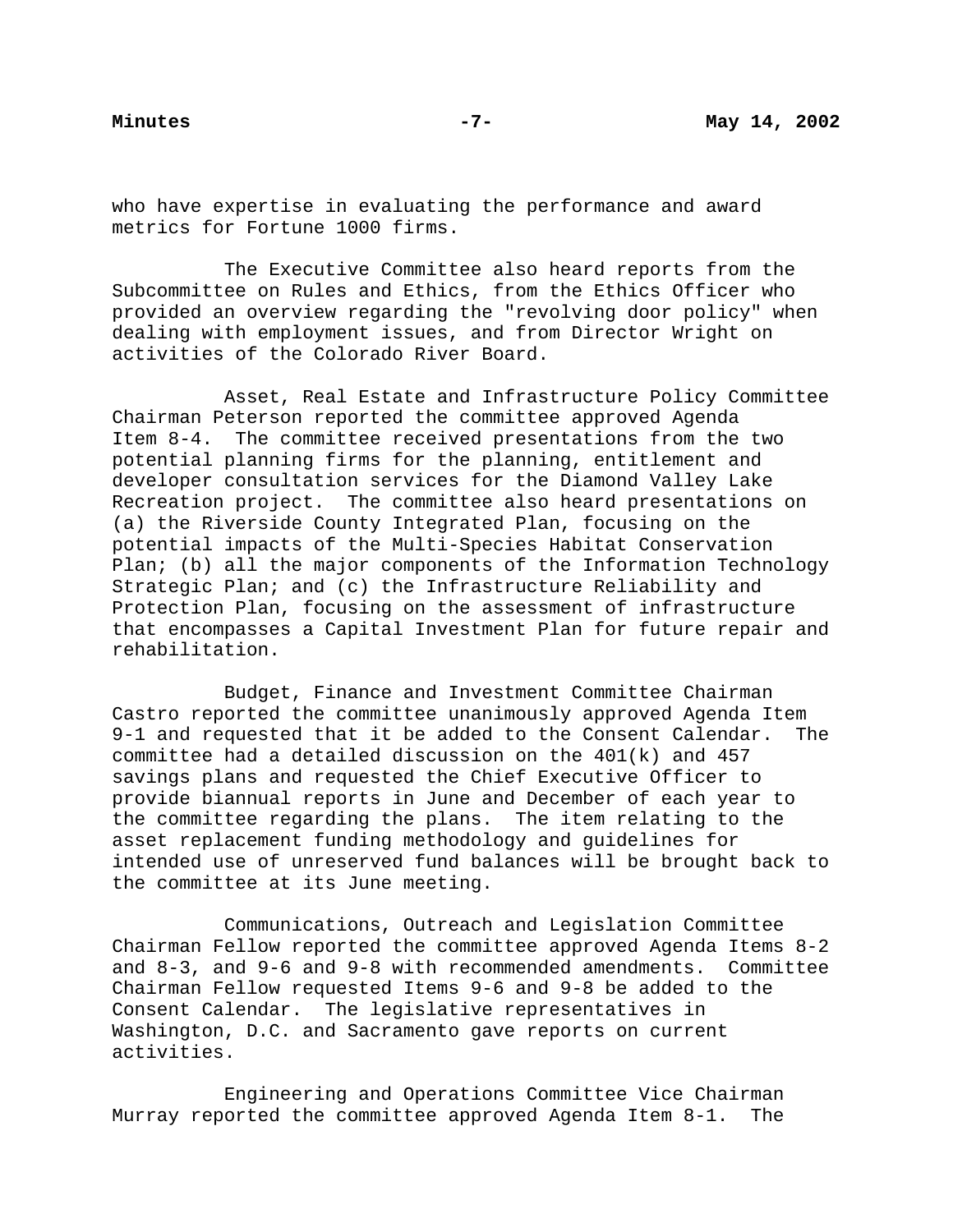committee heard reports on (a) the Inland Feeder Program, (b) the Chlorine Containment Program, (c) the completion of Diamond Valley Lake reservoir activities, and (d) the Capital Investment Plan.

Legal, Claims and Personnel Committee Chairman Owen reported the committee heard reports on (a) diversity, (b) Metropolitan's Business Outreach Program, (c) the Bay-Delta litigation cases, (d) the case of Soboba Band of Mission Indians v. Metropolitan, and (e) the General Counsel's budget for fiscal year 2002/03.

Water Planning, Quality and Resources Committee Vice Chairman Wright reported the committee approved Agenda Items 9-3, 9-4, and 9-5 and requested that they be added to the Consent Calendar. The committee heard reports on (a) the Bay-Delta and State Water Project matters, (b) the Quantification Settlement Agreement--Program EIR, (c) the 2002 Integrated Resources Plan update, and (d) an update on perchlorate activities.

**44866** Director Swan requested that Agenda Item 8-4 be taken off the Consent Calendar for separate discussion. Director Edwards requested that Agenda Item 8-3 also be taken off the Consent Calendar for explanation.

Director Swan moved, seconded by Director Edwards and carried, and the Board approved the Consent Calendar Items, **M.I. 44867** through **M.I. 44874** as follows:

**44867** Adopted the California Environmental Quality Act (CEQA) determination and authorized purchase of a lattice crane for \$517,433 for the Desert Unit in fiscal year 2001/02 budget, as set forth in the letter signed by the Chief Executive Officer on April 22, 2002.

**44868** Adopted the CEQA determination and approved funding of the Community Partnering Program for discretionary community activities, not to exceed \$650,000 for fiscal year 2002/03, as set forth in the letter signed by the Chief Executive Officer on April 29, 2002.

Director Herman requested to be recorded as abstaining.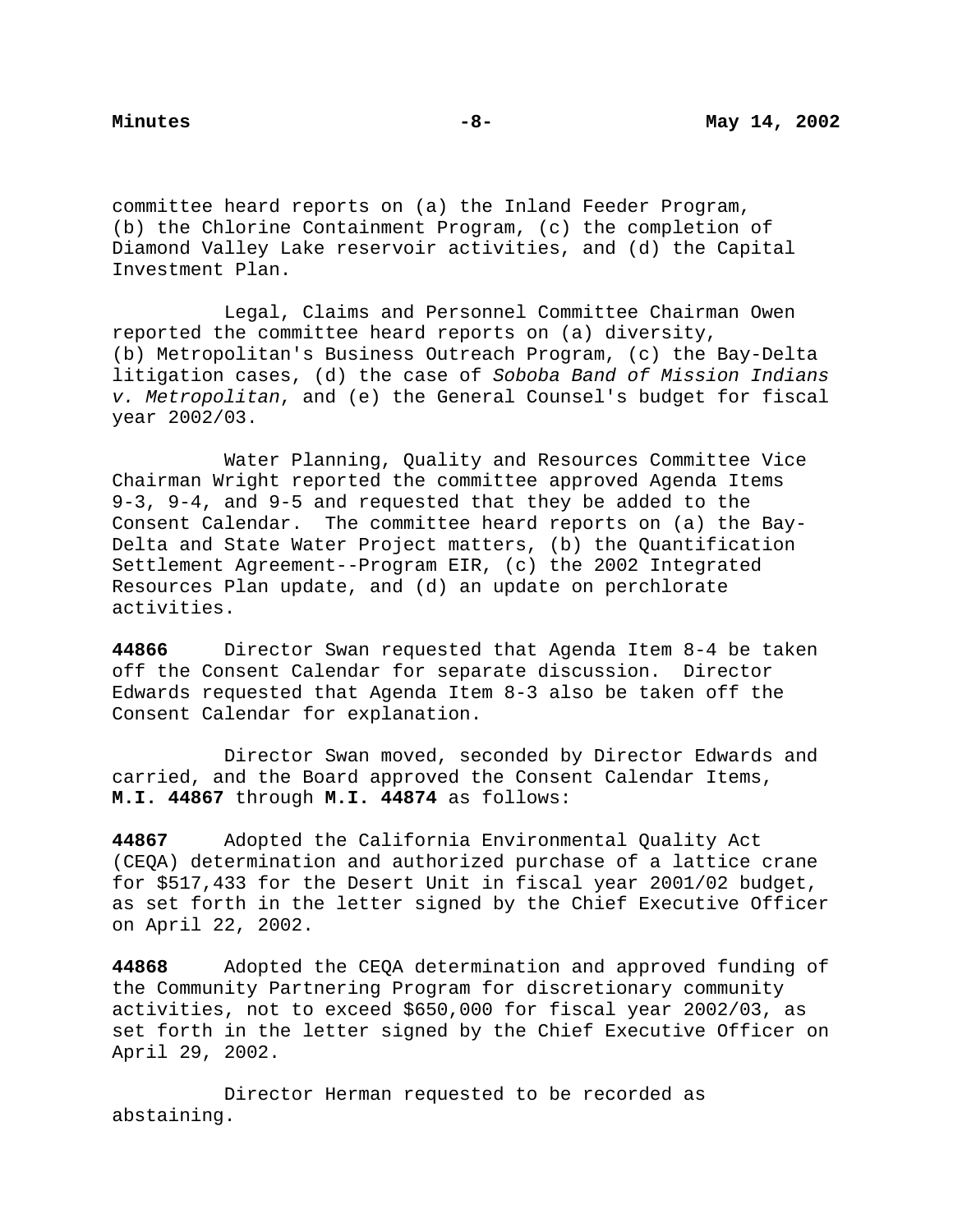**44869** Adopted the CEQA determination and **Resolution 8813** to impose and extend a water standby charge for fiscal year 2002/03, as set forth in the letter signed by the Chief Executive Officer on April 22, 2002, said Resolution entitled:

# **RESOLUTION OF THE BOARD OF DIRECTORS OF THE METROPOLITAN WATER DISTRICT OF SOUTHERN CALIFORNIA FIXING AND ADOPTING WATER STANDBY CHARGES FOR FISCAL YEAR 2002/03**

**44870** Adopted the CEQA determination and authorized an increase in the Honeywell contract from \$2.5 million to \$7.9 million through June 2004 to allow the use of the previously board funding and potential grant and member agency funding, as set forth in the letter signed by the Chief Executive Officer on April 22, 2002.

**44871** Adopted the CEQA determination and authorized the Chief Executive Officer, with the approval of the General Counsel, to enter into an agreement based on the Program Term Sheet attached to the letter signed by the Chief Executive Officer on April 22, 2002, for the Phase 1 - Long Beach Conjunctive-Use Storage Project with Central Basin Municipal Water District and the city of Long Beach as representatives of the five sponsoring agencies.

Directors Hansen and Morse requested to be recorded as abstaining.

**44872** Adopted the CEQA determination and authorized the Chief Executive Officer to enter into the proposed Interim Surplus Guidelines Implementation Agreement with the Southern Nevada Water Authority and in a form approved by the General Counsel, as set forth in the letter signed by the Chief Executive Officer on April 30, 2002.

**44873** Adopted the CEQA determination and expressed support for (a) AB 2734 water conservation bill (Pavley) with recommended amendments to include exempting single family homes, adding language to address agriculture conservation measures, and indicating that meters installed will be read and the information used for billing purposes; and (b) SB 1385 (Brulte) which requires that the Department of Parks and Recreation consider water conservation measures in place when awarding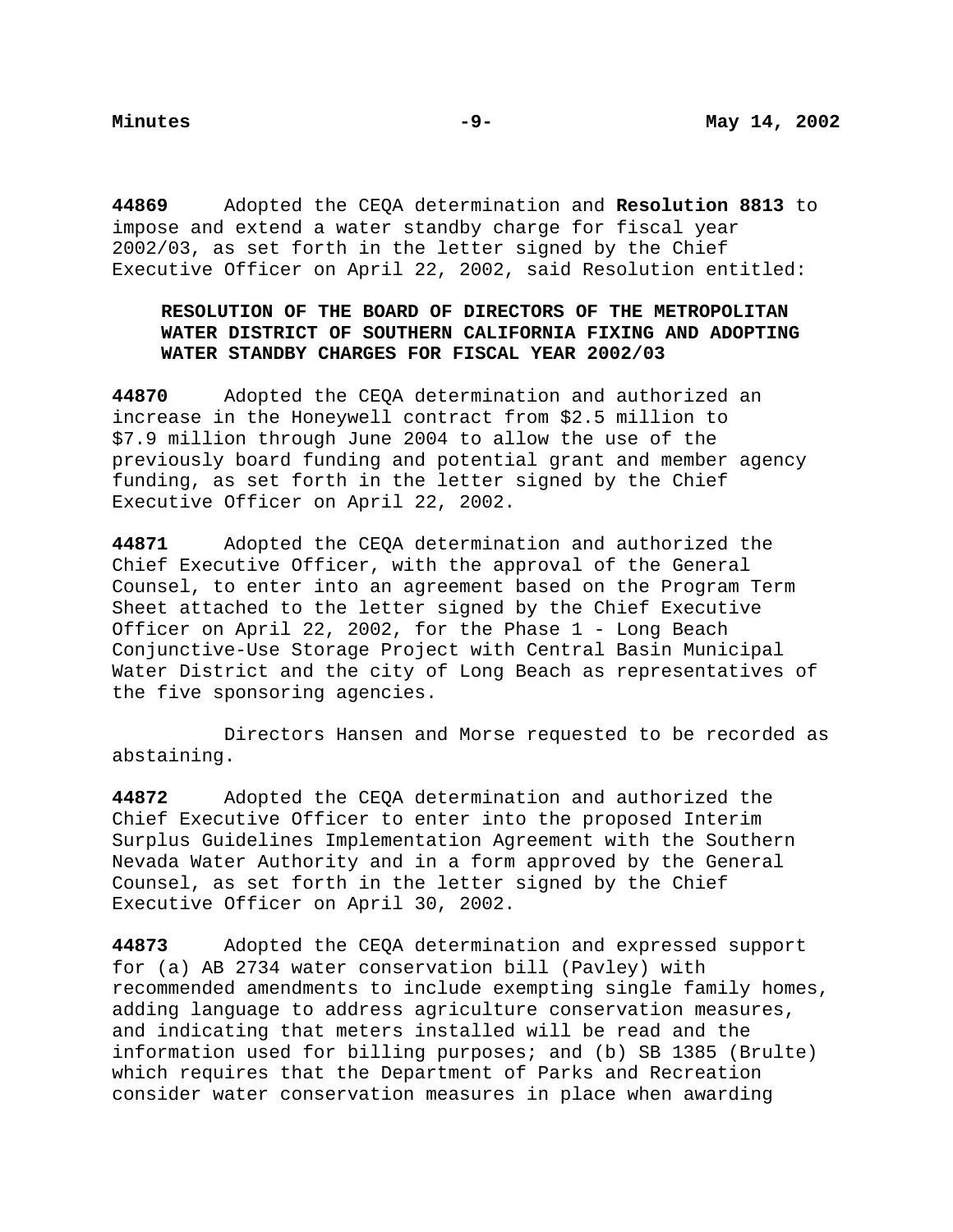grants under Proposition 40 for the acquisition and development of parks, recreation lands and facilities, as set forth in the letter signed by the Chief Executive Officer on May 8, 2002, and as revised by the Communications, Outreach and Legislation Committee with the above amendments. The committee requested staff to pursue getting language added to SB 1385 to cover agricultural conservation measures.

**44874** Adopted the CEQA determination and authorized the Chief Executive Officer to work in support of each of the authors of CALFED reauthorization legislation and to pursue bipartisan support for final language this year that includes Metropolitan's interests as outlined in Attachment 1 to the letter signed by the Chief Executive Officer on May 9, 2002, and which does not include problematic provisions such as the Westlands Water District's assurance language.

**44875** Chief Executive Officer reported that the \$100,000 sponsorship for the Water for the West Foundation (Foundation) is in conjunction with the commemoration of the 100-year anniversary of the Bureau of Reclamation (Bureau). The Foundation is a non-profit organization formed to recognize the significant achievement of the Bureau during the past 100 years. A centennial celebration is scheduled for June 17, 2002 at Hoover Dam. With this contribution, Metropolitan will obtain ongoing educational opportunities. The Bureau currently does not have a presence in the western United States similar to the presence Metropolitan is proposing at the museum at Diamond Valley Lake. Metropolitan has indicated to the Bureau and the Foundation that its long-term interest is to leverage this relationship to be able to form a partnership with the Bureau to bring their information and programs on a rotating basis to the museum facility. Much of the discussion at the commemoration will be on the dams that the Bureau has built, but the future of the Bureau will focus on desalination, recycling, and conservation programs. The Bureau has worked closely with Metropolitan and its member agencies; and with the education component of this relationship, Metropolitan will have closer ties with the Bureau, particularly in the area of desalination and our long-term educational programs. Of the \$100,000 sponsorship, the Foundation is allocating \$25,000 to the Bureau's 100-year anniversary event, and \$75,000 will be dedicated to educational programs in the western United States.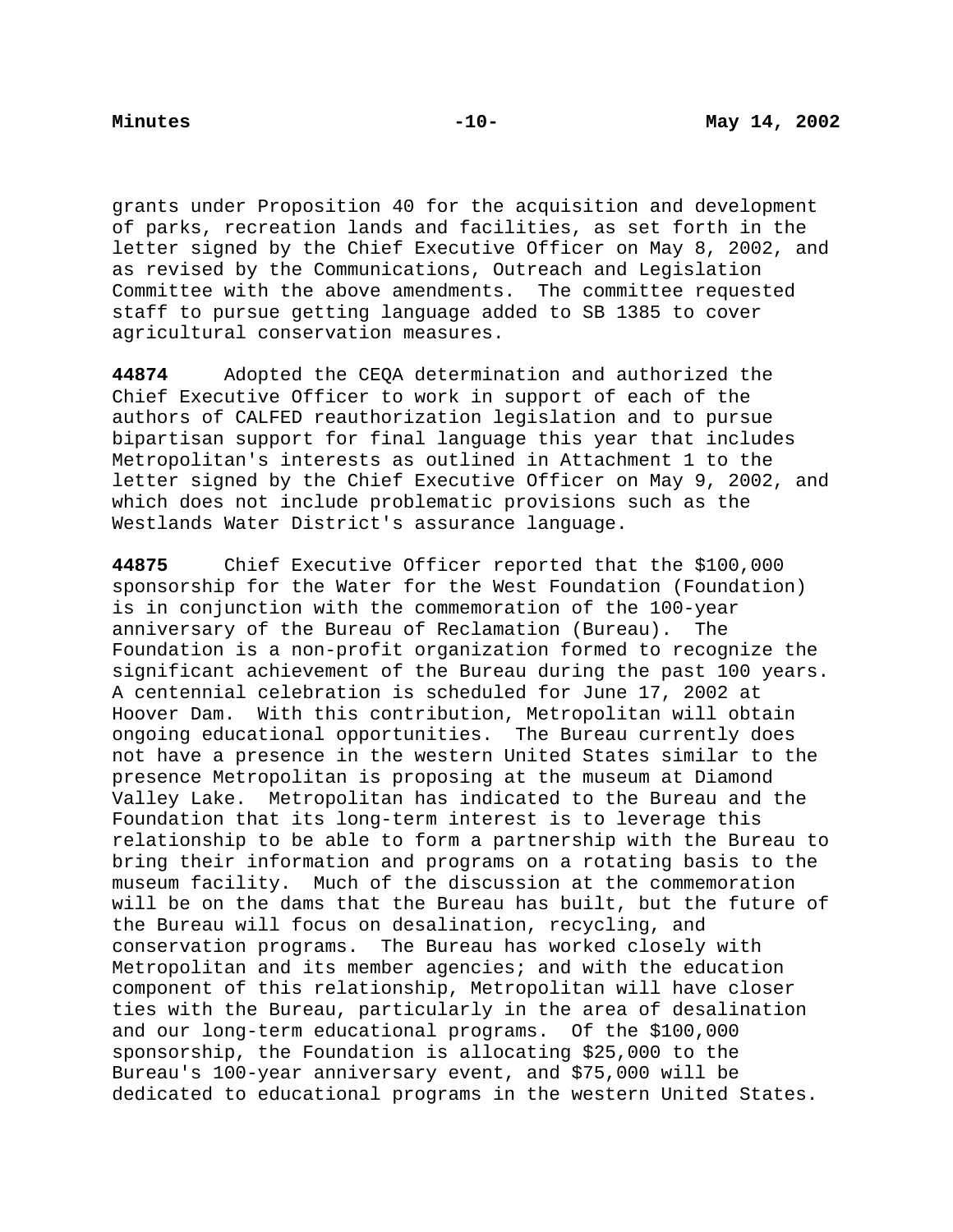Director Edwards moved, seconded by Director Murph and carried, adopting the CEQA determination and authorized the expenditure of \$100,000 for sponsorship of the Water for the West Foundation's educational efforts and commemoration of the 100-year anniversary of the U.S. Bureau of Reclamation, as set forth in the letter signed by the Chief Executive Officer on April 15, 2002.

Director Bannister requested to be recorded as abstaining.

**44876** Referring to the determination of surplus property in the city of La Verne, Director Swan requested clarification that all the acreage declared surplus would come back to the Board prior to there being a firm contract so the Board could make sure that provisions are in the contract to protect Metropolitan's assets, and not just brought back for ratification after the sale has been negotiated.

Manager of Corporate Resources Wolfe responded that prior to selling the property, which the Chief Executive Officer has the authority to do under the Administrative Code, staff would return to the Board with the various options for selling the property. Chairman Pace stated that the Chief Executive Officer would bring any proposed sale back to the Board to give the Board an opportunity to address it.

Director Swan therefore moved, seconded by Director Edwards and carried, adopting the CEQA determination and (a) affirm the Chief Executive Officer's determination that the subject property (3.721 acres south of Arrow Highway, La Verne) is surplus; (b) comply with Government Code Section 54222, Surplus Lands Act, by offering the property to the La Verne Redevelopment Agency and other prescribed public agencies at a sale price of its fair market value; (c) if the property is not purchased by a government entity with preferential rights, sell the subject property by open or exclusive listing under Administrative Code Sections 8245 or 8246, respectively, dependent upon the applicable disposition procedure; (d) market the property for sale on the open market for its fair market value (preliminary estimate at \$1.2 million less costs); and (e) establish a reversion provision with condition subsequent wherein actual site development is restricted to purchaser's land utilization as originally disclosed to Metropolitan per the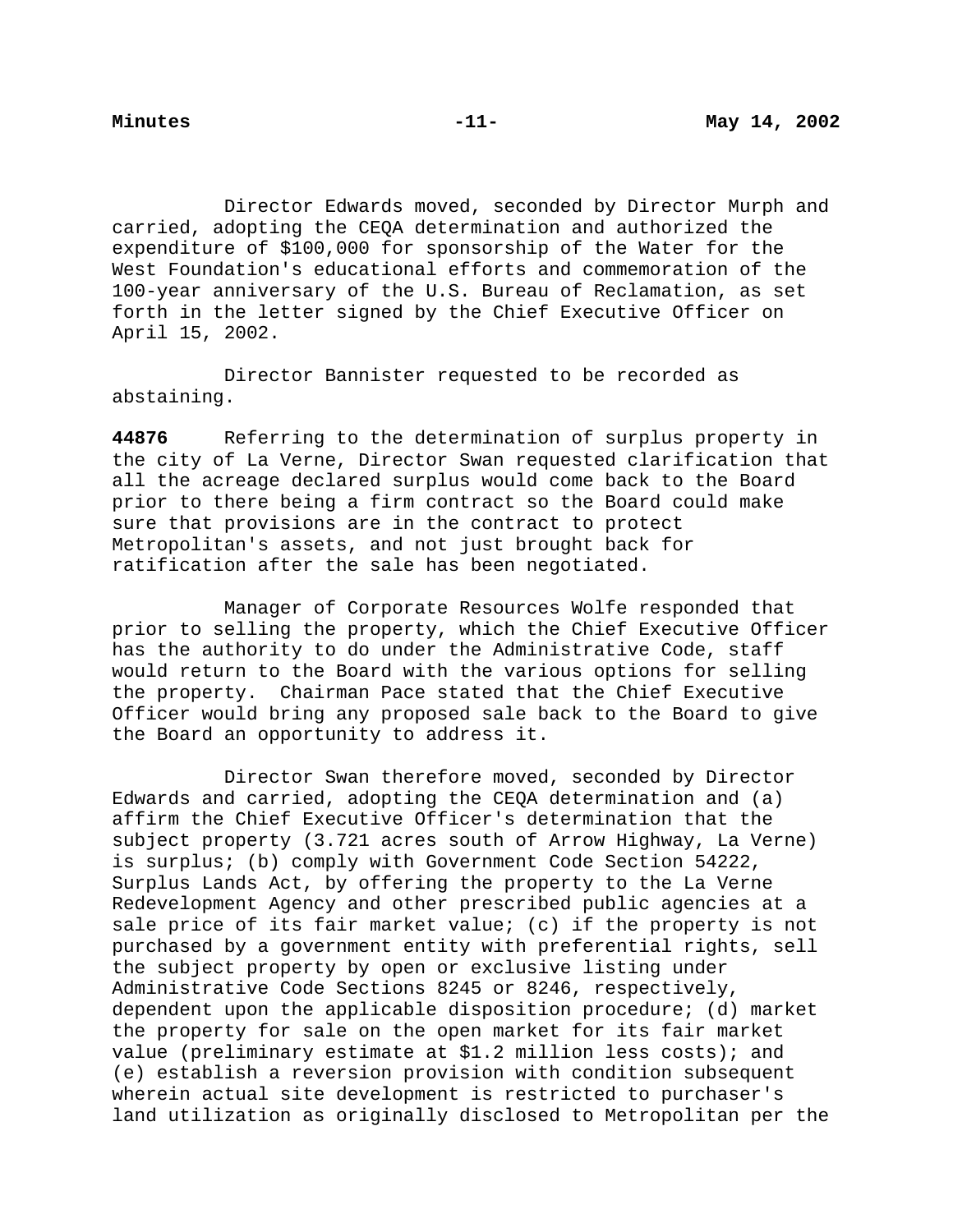purchaser's plans and specifications, as set forth in the letter signed by the Chief Executive Officer on April 29, 2002.

**44877** The Chair reported that Agenda Item 9-7, the report on mediation regarding the Planning and Conservation League, et al. v. Department of Water Resources, et al., was withdrawn.

**44878** The following communications were submitted to the Board for information:

- a. Status report for the Inland Feeder Project for the month ending March 2002, signed by the Chief Executive Officer on April 22, 2002.
- b. Semiannual report on diversity, signed by the Chief Executive Officer on April 22, 2002.

**44879** Director Morse moved, seconded by Director Wright and carried, authorizing the preparation of a Commendatory Resolution in commemoration of the 100-year anniversary of the U.S. Bureau of Reclamation.

**44880** Chairman Pace announced that the Los Angeles Department of Water and Power, in celebration of "A Century of Service", will be hosting a reception for Metropolitan's Directors on Monday, June 10, 2002, from 5-7 p.m., at the Pico House.

**44881** Director Swan requested an update on the Cadiz groundwater storage program and the time frame for Metropolitan's discussion and decision on the project. He asked that this item be agendized for next month. Chief Executive Officer Gastelum responded that Metropolitan is still awaiting a decision from the Bureau of Land Management. Following that, a workshop will be scheduled to review the EIR, and the Legal, Claims and Personnel Committee would then agendize the Cadiz item to review the economic terms. Director Swan then requested that staff make available to all Directors the latest S-3 filing that Cadiz filed on their stock registration.

Director Swan stated that under the Carver principle there is a policy that he agrees with that Directors do not direct staff to do things. However, he understands there is a policy from the Chief Executive Officer's office that when a